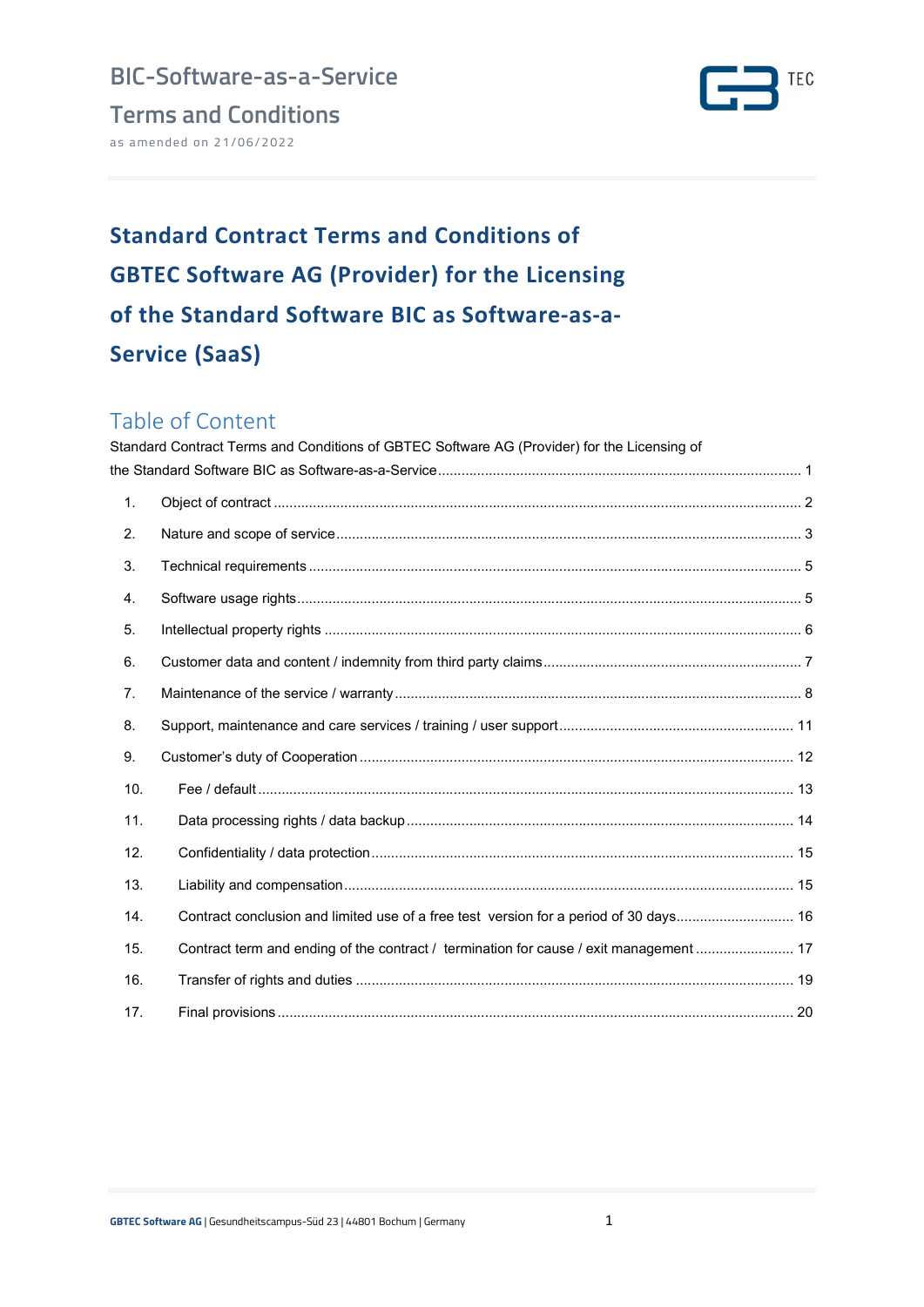



as amended on 21/06/2022

GBTEC AG provides customers with business process management software or services on its websites https://www.gbtec.com and https://biccloud.com. The present Special Terms & Conditions of Use apply to the use of our website or services such as, for example, the BIC CLOUD and the software which forms part of the services, including applications and associated documentation (jointly described as "Service"). Unless agreed otherwise in writing, the T&Cs of GBTEC AG also apply; these can be viewed and downloaded from the website https://www.gbtec.com/terms-conditions/ . GBTEC AG provides customers with the opportunity to use the software applications for access via a telecommunications connection and storage for its application data on the terms set out below.

#### 1. Object of contract

- 1.1 These terms of contract apply to the use of the service of GBTEC AG in accordance with the current product specification (which can be found on the GBTEC website at https://www.gbtec.com/user-documentation/ as Software-as-a-Service.
- 1.2 The Service is operated by GBTEC AG as a SaaS or Cloud solution. Subject to payment of the agreed fee, during the term of this contract the customer is allowed to use the Software that is stored and run on the servers of GBTEC AG or servers of a service provider engaged by GBTEC AG via an internet connection for its own purposes and to store and process its data with its assistance. No unlimited usage right to the Service is granted beyond the end of the contract.
- 1.3 These Contract Terms and Conditions and in addition the General Terms & Conditions of Business of GBTEC AG apply exclusively. The customer's terms of contract do not apply. Counter-affirmations of the customer which refer to its own terms of business are expressly rejected.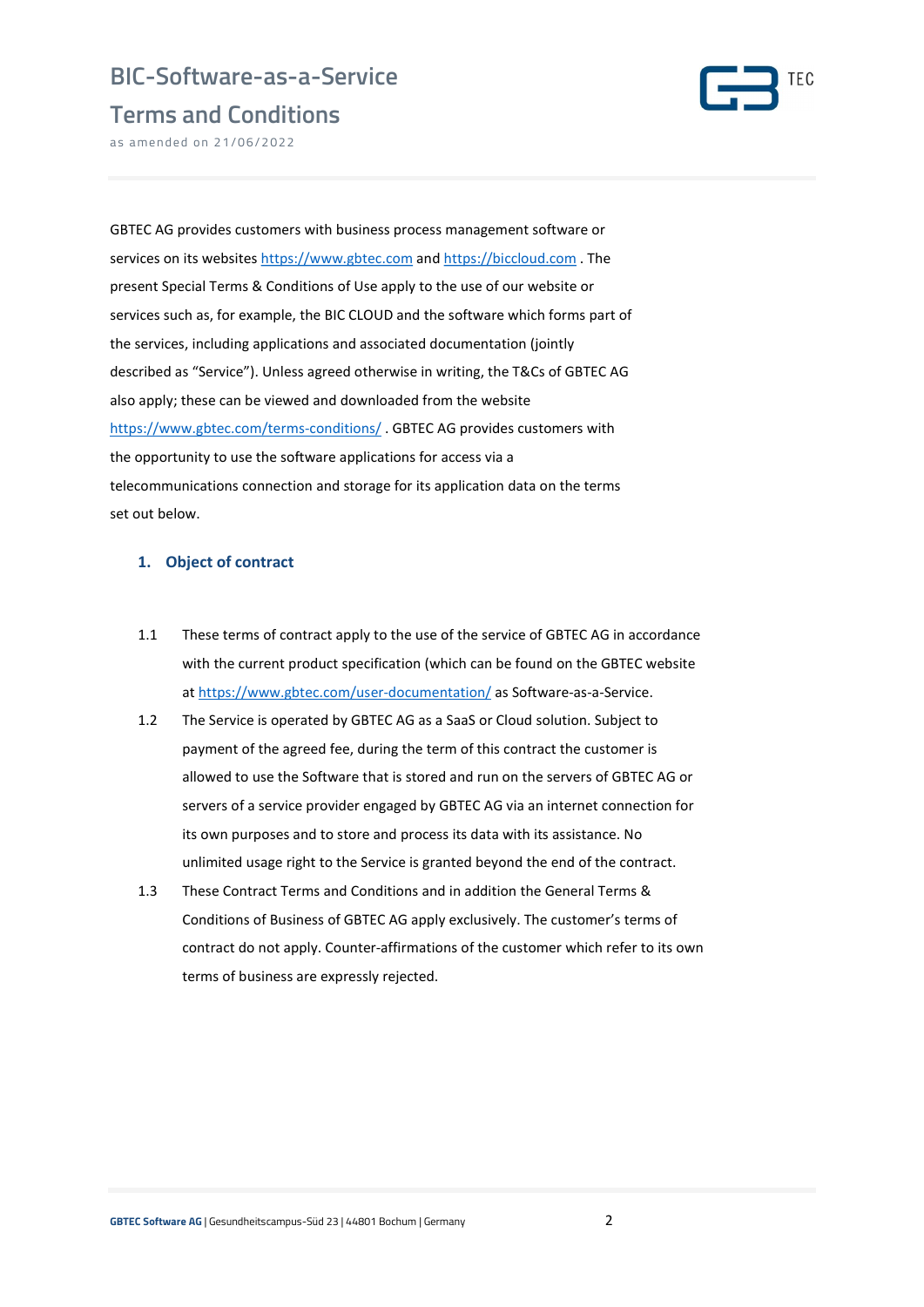

as amended on 21/06/2022



#### 2. Nature and scope of service

- 2.1 GBTEC AG provides the customer with the Service in the agreed version for its use at the service transfer point. The service transfer point for the use of the Service comprise the router ports of the computer centers used by GBTEC AG in which the respective servers used with the Software are located. The Service required for the use of the computing capacity is provided on servers and the memory on servers is provided by GBTEC AG. In addition to this, however, computing capacity and memory are required on the customer's computers in accordance with the system requirements (these can be found at https://www.gbtec.com/termsconditions/).
- 2.2 Before first use of the Service of GBTEC AG and at regular intervals thereafter, the customer is obligated – where technically feasible – to carry out a backup to safeguard its data. Unless otherwise agreed in the offer, GBTEC AG backs up the cloud server data daily with a seven (7) day retention period. The backup serves exclusively for the recoverability of the data in case of system failures. GBTEC will always restore the most recent backup available with which an error-free recovery is possible. A restoration of older backups is possible in individual cases against payment of time and material. The software stores data processed by users on their workstation systems until the users complete their processing and make the processed data available to other users via the software. The customer is responsible for backing up such data on the users' workstation systems. The software transfers data via interfaces to third party systems of the customer. GBTEC is responsible for the backup of such data only as far and as long as such data is processed by the contractual software. The customer is responsible for the backup of the data in the third-party systems.
- 2.3 GBTEC AG is not responsible for the creation and maintenance of the data connection between the customer's IT systems and the designated service transfer point.
- 2.4 The number of accesses is governed according to the information stated in the contract or in accordance with Para. 14.1 ff. (Contract conclusion and temporary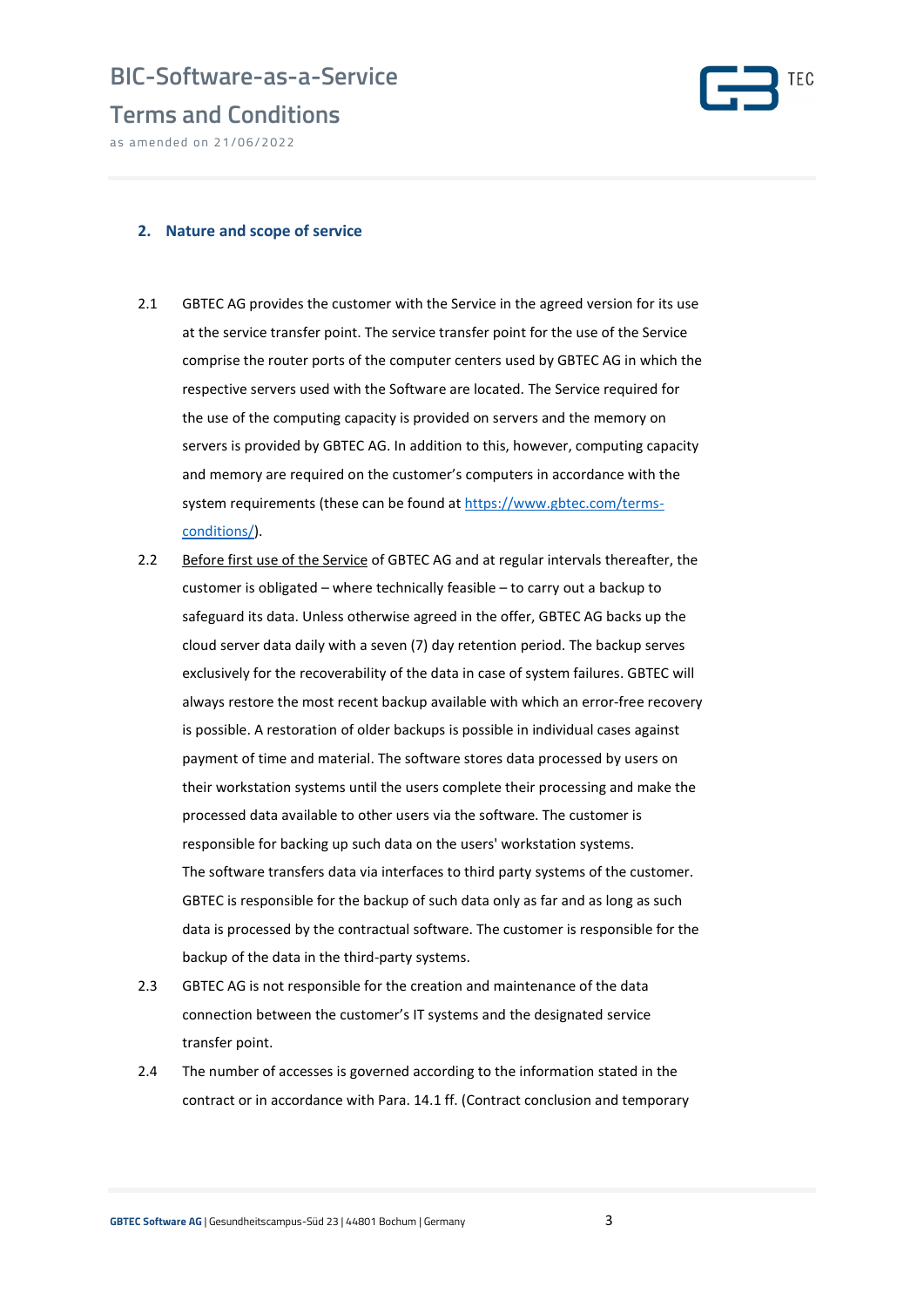

Terms and Conditions

as amended on 21/06/2022

use of a free test version) based on the data entered in the Service by the customer at the time of registration or after registration; in particular the number of users. Users must be natural persons who are either employees of the customer or employees of affiliated companies as defined in § 15 ff. of the AktG (Aktiengesetz [German Stock Corporation Law]), and who can be placed by the customer under an obligation, comparable to that of an employee, to comply with the provisions of this contract based on this contractual agreement. Where GBTEC AG sends the customer access data that it has not selected itself (e.g., passwords, client certificates), these must be changed by the customer immediately and replaced with access data known only to it.

2.5 At the start of the contract, GBTEC AG shall provide the customer with electronic user documentation for the Service in German and in English for each download or in an online version which will be updated regularly. In addition to this, GBTEC AG intends to provide its customers with so-called webinars from time to time. GBTEC AG shall inform customers after the contract is concluded as soon as the dates have been fixed.

The customer is entitled to store and print this documentation subject to maintaining the intellectual property rights notices and to make an appropriate number of copies for the purposes of this contract. The restrictions on the use of the documentation apply accordingly as agreed for the Service under Para. 4.

2.6 Parts of the Service used or applied by the customer may be the property of partner companies (companies with which GBTEC AG has entered into a contractual partnership) (third-party service) and are supplied either by GBTEC AG or by these partner companies (third-party licensors). In the event that a provision is made by the partner company and the customer wishes to use this third-party service, it declares its agreement to use the third-party service in accordance with the conditions of use and other restrictions set out or referred to in the applicable license.

GBTEC AG shall ensure that the level of data protection between these companies is at least equivalent to that in this agreement between the customer and GBTEC AG, and that all statutory and contractual duties are observed.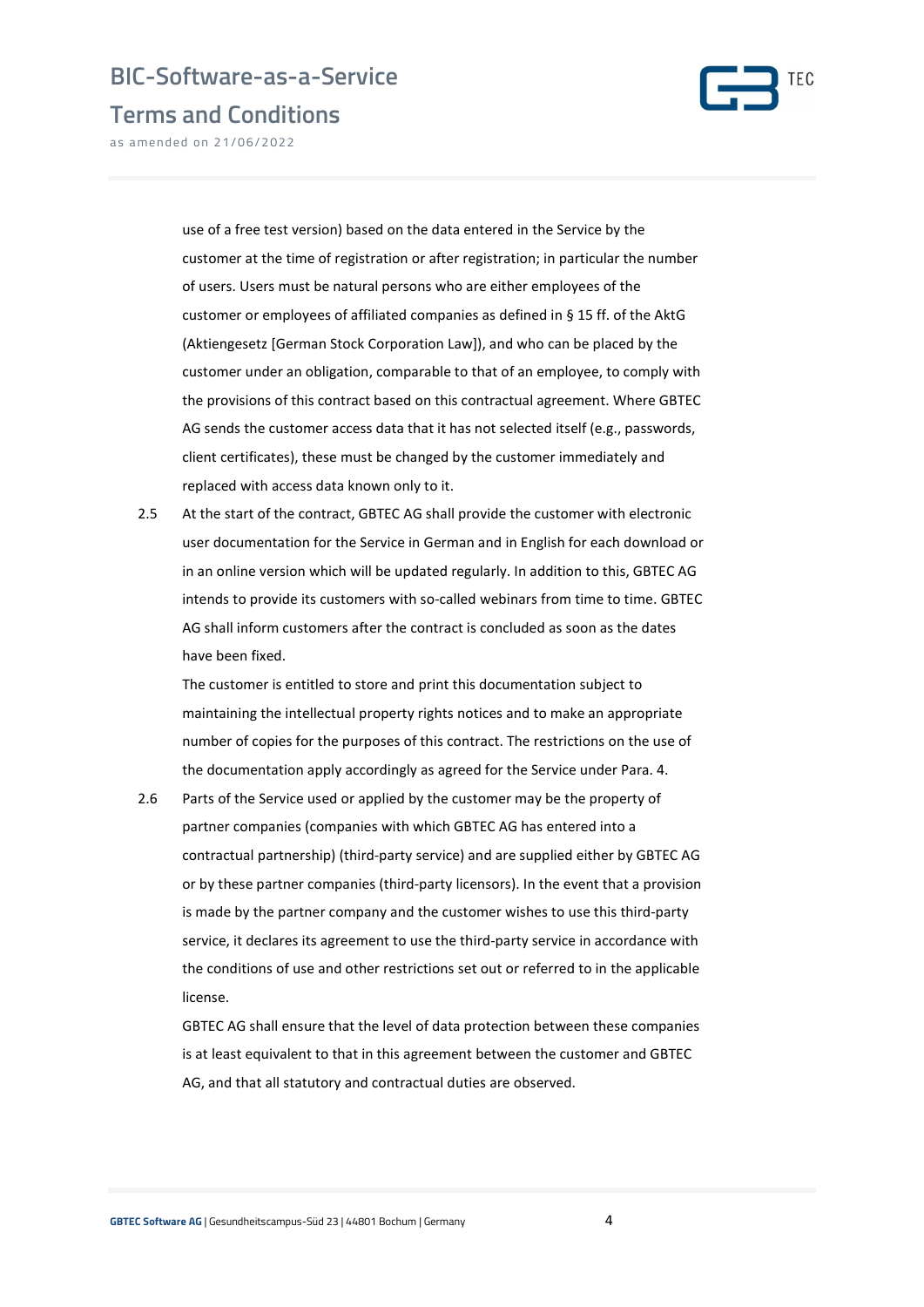



as amended on 21/06/2022

#### 3. Technical requirements (system requirements)

- 3.1 The technical requirements can be viewed on the website of GBTEC AG. By using the service of GBTEC AG, the customer confirms that it has read and understood the technical requirements.
- 3.2 GBTEC AG is not responsible for the quality or capability of the hardware and/or software required on the customer's websites.

#### 4. Software usage rights

- 4.1 The products of GBTEC AG are protected by copyright. For the term of the contract, GBTEC AG grants the customer the simple, non-exclusive, nonsublicensable, non-transferable right, limited to the agreed duration, to load and operate the user interface for the Service supplied by it for display on the monitor in the main memory of the end devices used for this under the contract, and to make copies of the user interface created in the process and to use the Service for the contractual purposes in accordance with the product specification. No right over and above this is granted to the customer.
- 4.2 The customer is entitled to use the Service itself or via its employees, provided these have been registered by it as authorized users stating in each case their relevant email addresses. The definition of user as per Para. 2.4 applies. Authorized users must be clearly identified to GBTEC AG by name in the course of registration and/or via the corresponding function within the Software. New users may be added, deactivated or replaced in the course of the contractual relationship (Para. 10.1 must be observed). The customer is the sole licensee with regard to GBTEC AG.

The functional scope of the Service may be expanded or reduced as required at very short notice based on bookable options within the CLOUD solution (Para. 10.1 must be observed).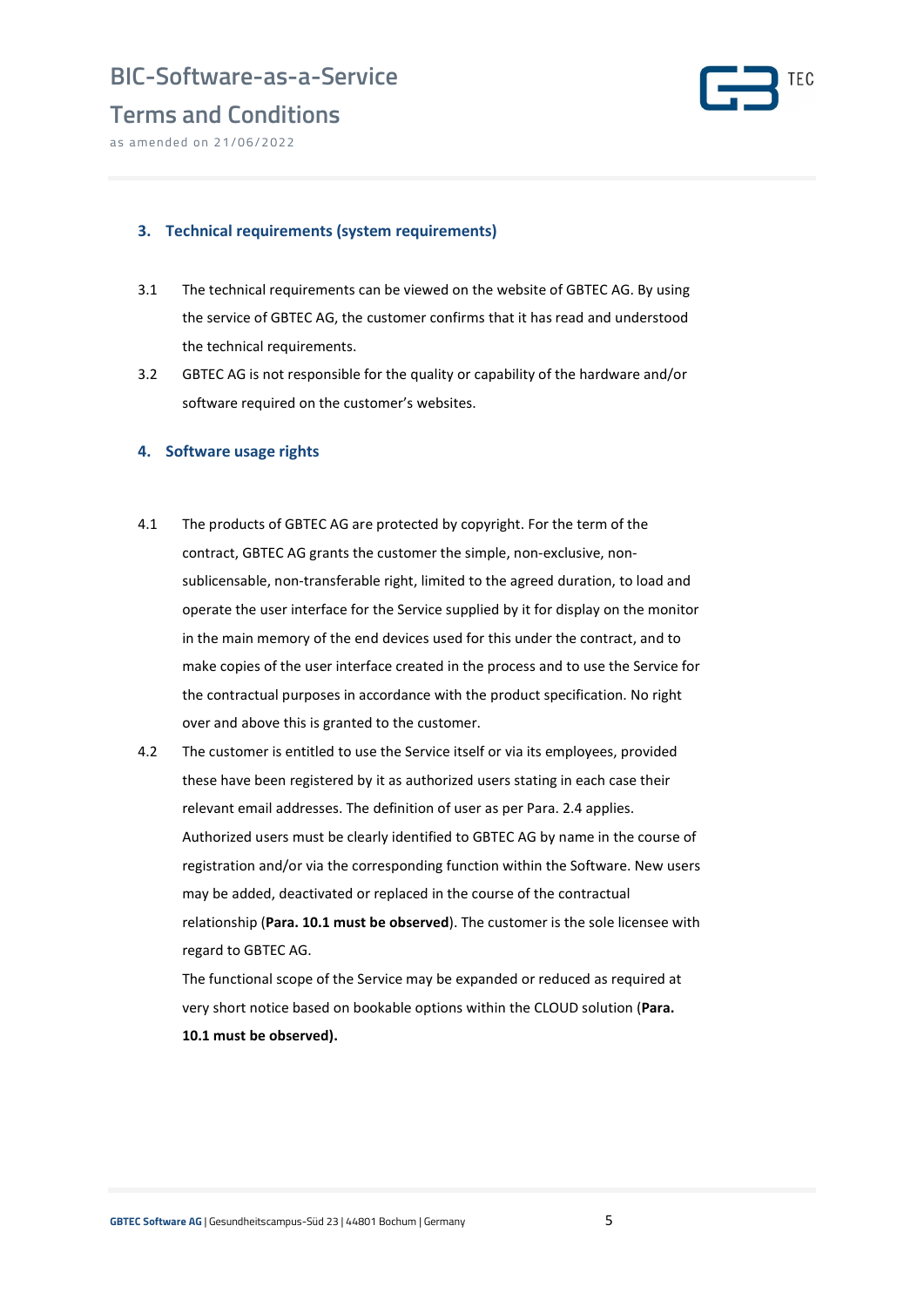

Terms and Conditions as amended on 21/06/2022

- 4.3 The customer is not authorized to use the Service over and above the use permitted under this contract or to allow it to be used by third parties or make it accessible to third parties not registered as authorized users.
- 4.4 The customer is not permitted to copy or sell the Service or parts thereof.
- 4.5 The customer is not entitled to make changes to the Service. In particular, it is not entitled to examine or decompile its functionality by way of so-called reverse engineering, to disassemble it into its component parts and/or use it as the basis for the creation of its own software programs. This does not apply to changes required to correct faults, if GBTEC AG is behind schedule in rectifying the fault, refuses to rectify the fault or is unable to do so due to the opening of insolvency proceedings.
- 4.6 Where GBTEC AG implements new versions, updates, upgrades or other new additions with regard to the Service during the term of the contract, and provides this to the customer voluntarily or based on an additional contractual obligation, the above rights shall also apply to such applications.
- 4.7 If the customer is in breach of one of the rules stated above for reasons for which it is responsible, GBTEC AG is entitled to block the customer's access to the Service or effect termination of the contract for cause without notice if the customer continues to commit the breach one week after being given a prior written warning by GBTEC AG.
- 4.8 For each case that the customer culpably permits the Service to be used by third parties (or by persons not specified by the customer), the customer must pay an immediate contractual penalty equivalent to 3-times the monthly usage fee per authorized user, in accordance with Para. 10 (Remuneration). The right to claim compensation is reserved; in that case, the contractual penalty shall be added to the claim for compensation.

#### 5. Intellectual property rights

5.1 All copyrights, patent rights, trademark rights, brand rights, other commercial property rights and intellectual property rights, and all similar rights for the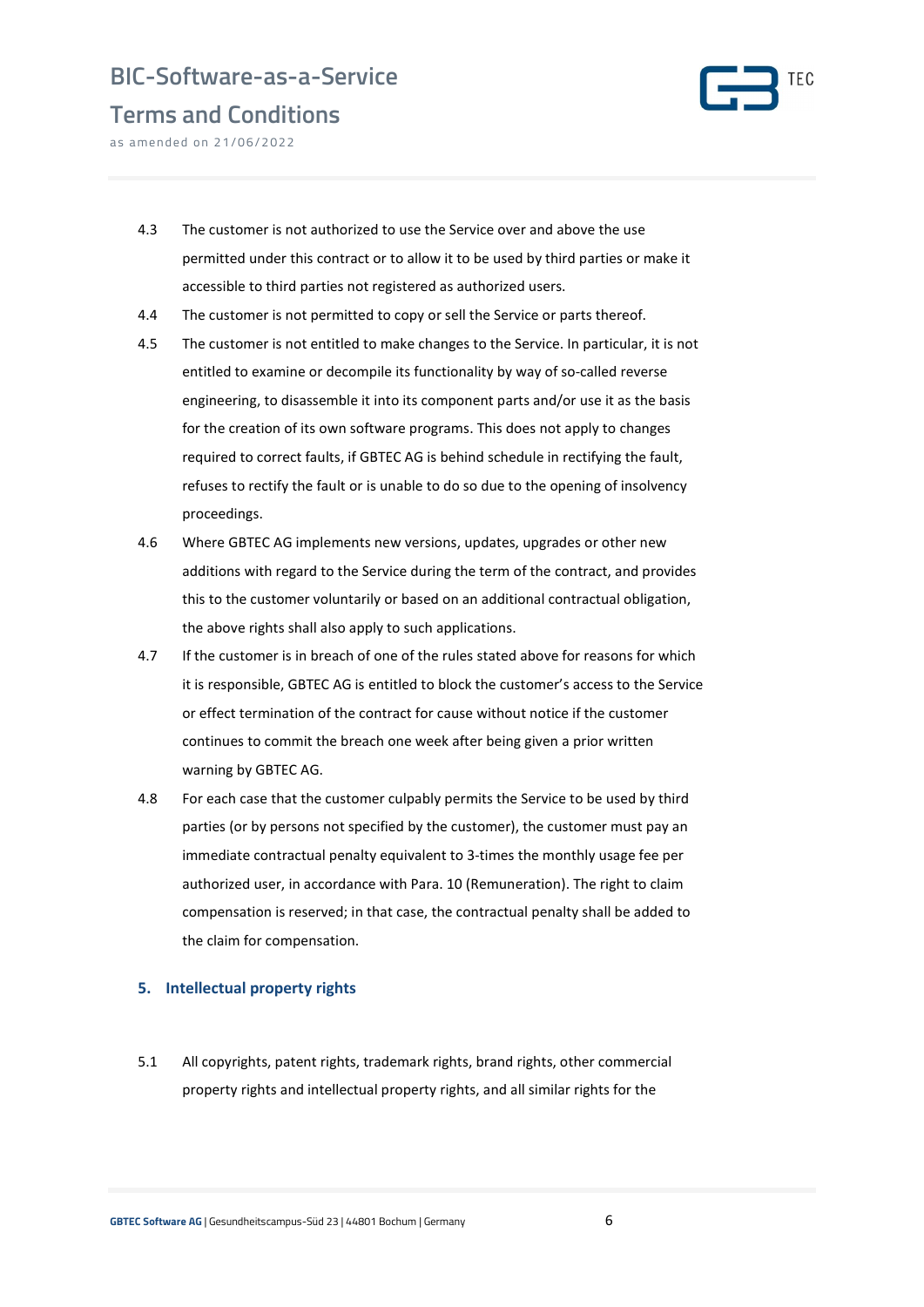

Terms and Conditions

as amended on 21/06/2022

protection of information related to the Service of GBTEC AG are and remain the exclusive property of GBTEC AG at all times. No provisions in any proposal (offer), order and/or contract (including these Special Terms & Conditions of Use) may be understood in such a way that this may lead to a complete or partial transfer of such rights to the customer, nor is such a transfer intended, nor can it be understood as such.

5.2 The customer is not permitted to change, remove or render unrecognizable a marking in relation to intellectual property rights to the Service. The customer is not permitted to register a brand, trade name, logo or domain name of GBTEC AG, or a similar name that may be confused with it.

#### 6. Customer data and content / indemnity from third party claims

- 6.1 In order to be able to correct errors of the software or malfunction of the Service reported by the customer, GBTEC will, in some cases, require the data sets of the customer, during the use of which the error of the software or malfunction of the Service has occurred, in order to reconstruct the error/ malfunction or to perform test runs with these data sets, for example. The customer therefore agrees to the use of his data sets in this context.
- 6.2 By using the Service the customer confirms that it is in the legal position to grant this usage right to GBTEC AG. The customer shall retain all rights and title to its content. GBTEC AG shall not claim any title to such content.
- 6.3 If services include functions that allow the customer to share and publish its content, the following shall apply: Share means that customers make their content available to GBTEC AG and/or other users by sending it by email, providing, transferring, uploading it or in any other manner. Other users or GBTEC AG may use, copy, modify or pass on this shared content in a variety of ways. The customer should consider carefully what content it shares or publishes, since the customer bears full responsibility for the content it shares.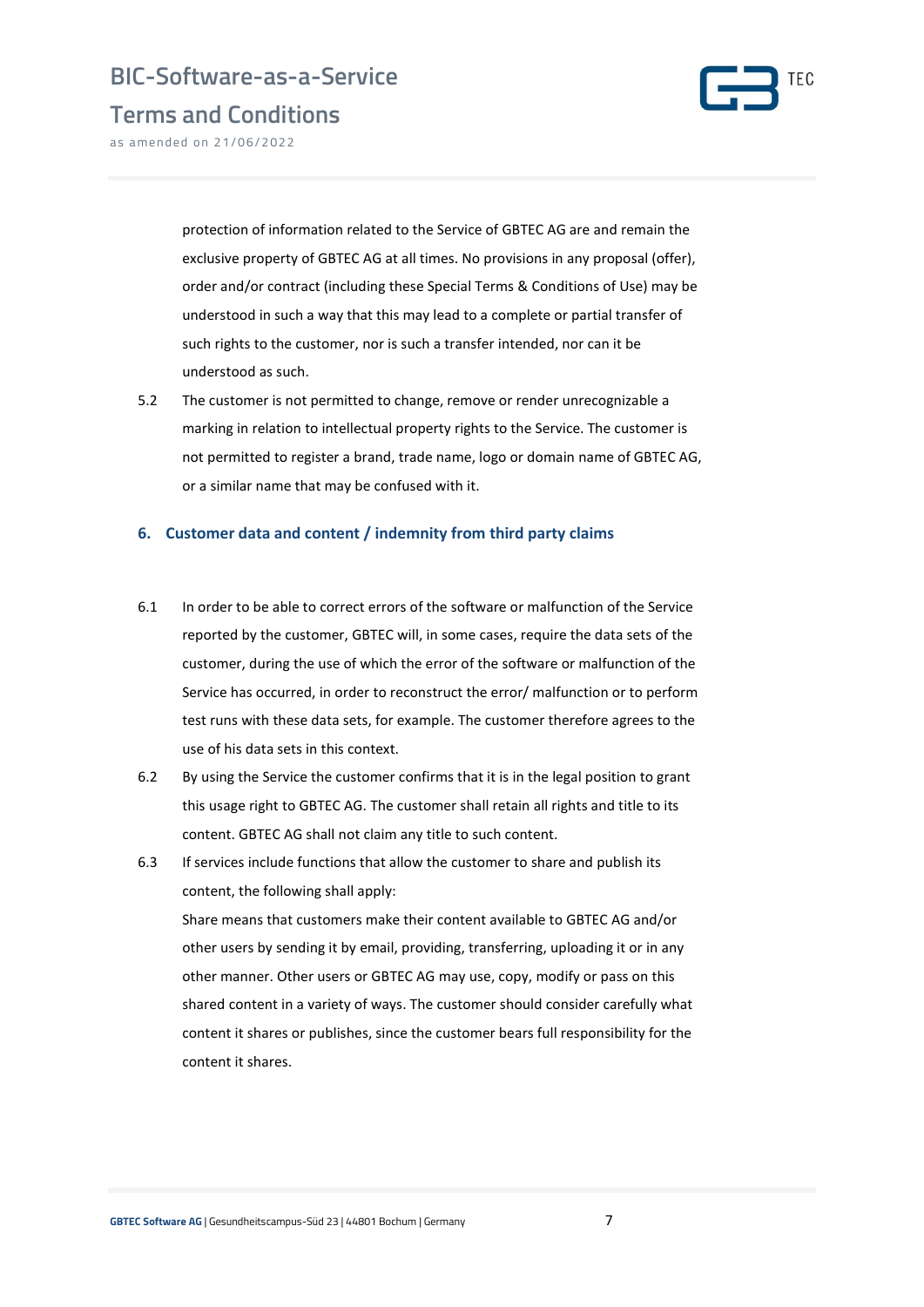

Terms and Conditions

as amended on 21/06/2022

- 6.4 The customer undertakes to GBTEC AG not to install any criminal or otherwise absolutely illegal content or data or such that is illegal in relation to individual third parties, and not to use viruses or other programs containing harmful software in connection with the Service. The customer shall remain the responsible authority with regard to personal data and must therefore check on a continuous basis whether the processing of such data via the use of the Service is supported by the relevant permissions.
- 6.5 The customer is alone responsible for all content used and data processed by it, and any legal positions required for this. GBTEC AG does not take any note of the customer's content; it is stored for the customer without any prior check or monitoring by GBTEC AG and is provided for the latter; GBTEC AG does not carry out any checks regarding the accuracy and legality of such content.
- 6.6 The customer undertakes in this context to release GBTEC AG from all liability and all proven and adequate costs, including potential and actual costs of a judicial procedure, in the event that GBTEC AG is sued by third parties, including by employees of the customer in person, as a consequence of claimed actions or omissions by the customer. GBTEC AG shall inform the customer of the suit and give it the opportunity, in as far as this is legally possible, to defend against the claim made. At the same time, the customer shall inform GBTEC AG immediately and in full of any information available to it regarding the facts of the matter and the object of the claim.
- 6.7 Claims by GBTEC AG for compensation over and above this remain unaffected.

#### 7. Maintenance of the service / warranty

- 7.1 GBTEC AG uses data centers for the operation of the cloud, whose "system availability" is at least 99.5% of the annual average.
- 7.2 GBTEC AG is responsible for the availability of the Service (see also Para. 2) and thus the technical availability of the Service for use by the customer at the transfer point. Exceptions to availability are downtimes due to maintenance and service maintenance, updates etc. as well as the times during which the service is not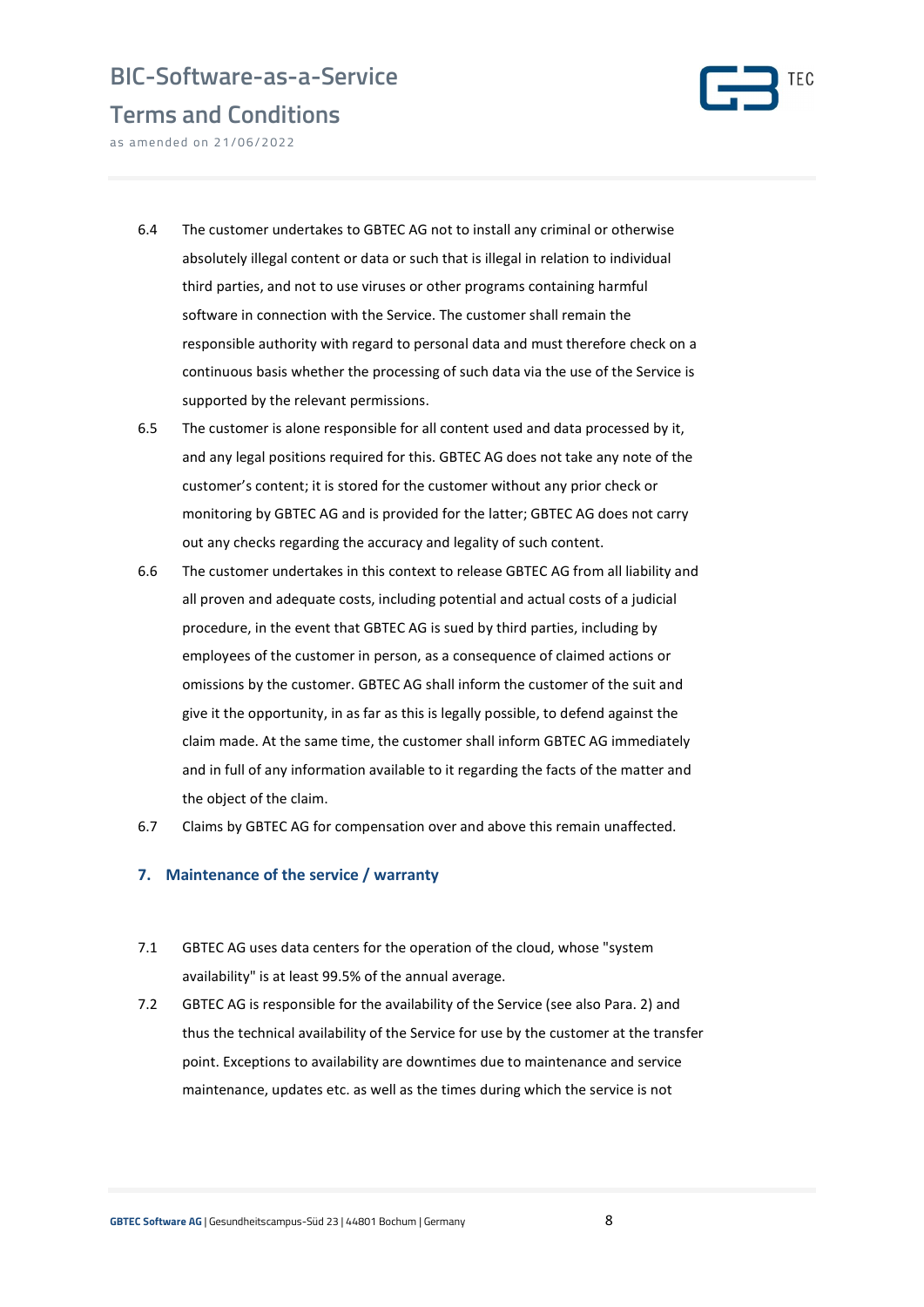



as amended on 21/06/2022

reachable due to technical or other problems that are not within the sphere of influence of GBTEC AG. Support services are only available during service hours: Weekdays (Monday through Friday) from 8:00 a.m. to 6:00 p.m. (CET/CEST) with the exception of federal public holidays and public holidays in the federal state of North Rhine-Westphalia. With regard to restricted availability of the Service, see Paragraphs 3.2 and 3.3 of the current T&Cs.

7.3 In the case of functional down times, disruptions or impairments to the Service, the customer is initially obligated to use the available user documentation and videos and the reports published by GBTEC AG regarding disruptions and how to rectify them (these can be found at www.gbtec.com) and to take steps to remedy the situation itself. If it is still not possible to rectify the fault, the customer has the option of reporting disruptions in writing by emailing bicsupport@gbtec.com. Doing this the customer specifies his own e-mail address, with which the contact with the support will take place exclusively.

Disruption reports are only accepted during service hours: Weekdays (Monday to Friday) from 8:00 a.m. to 6:00 p.m. (CET/CEST) with the exception of federal public holidays and public holidays in the federal state of North Rhine-Westphalia. The latter are treated like Sundays.

7.4 GBTEC AG wishes to point out that the following services are excluded in the context of Para. 7.3 and Para. 7.5:

- rectification of problems caused by improper use of the service,

- salvaging customer data, unless the data loss affects the entirety or an overwhelming part of the customer's data and is the fault of GBTEC AG,

- data restoration, unless the data loss affects the entirety or an overwhelming part of the customer's data and is the fault of GBTEC AG,

- individual programming services, in particular adaptation to new products and services, a changed hardware and software environment, and to changes in the operational processes of the customer or third-party software used by the customer,

- on-site services at the customer's premises,

- trainings,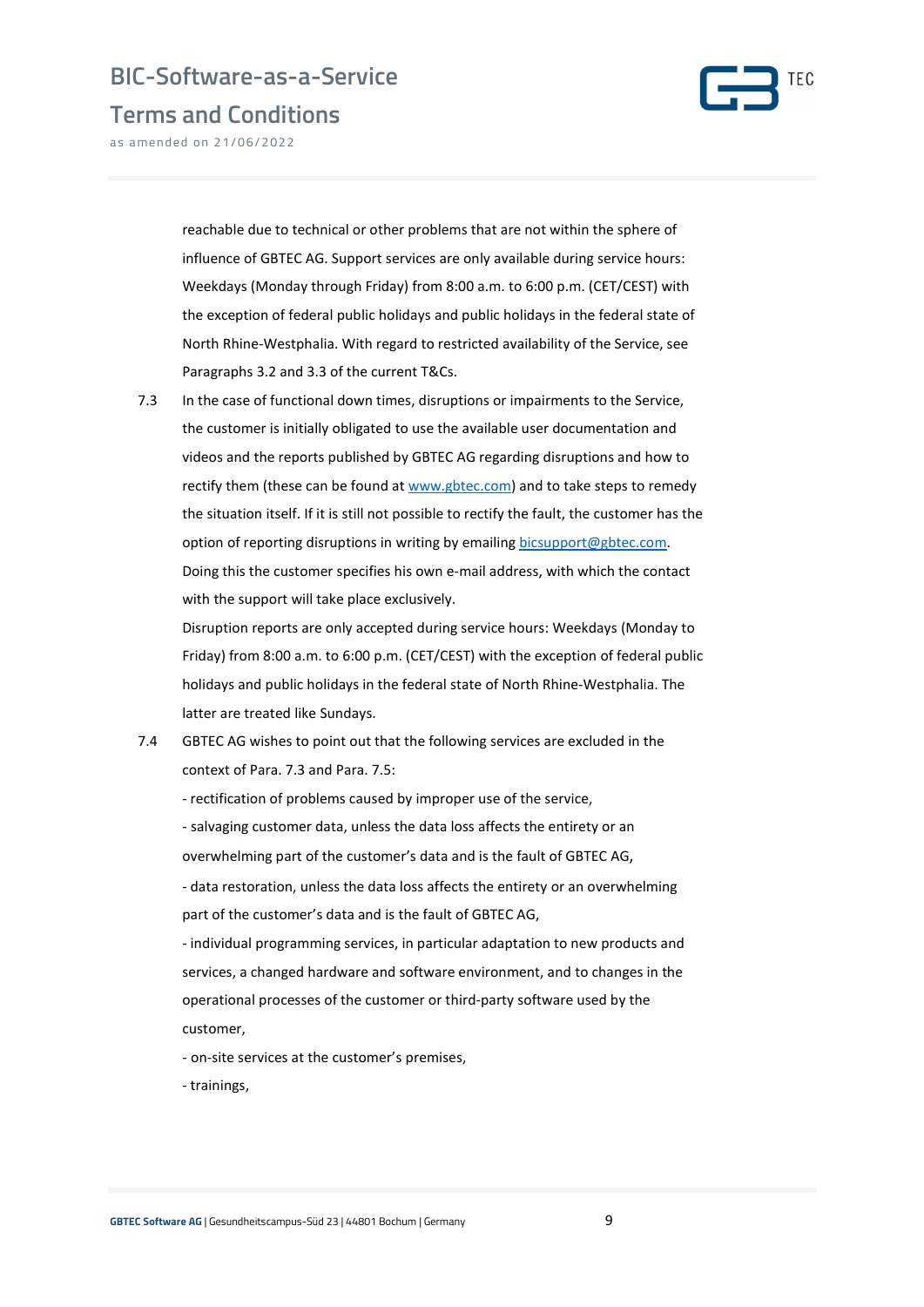



as amended on 21/06/2022

- support services with regard to the cooperation of the Software with third-party software used by the customer which is not the object of a maintenance contract with GBTEC AG,

- development of a customized implementation such as scripts, programs, configurations and the like,

- assistance with technical issues relating to application purposes of the Service.

These are not warranty rights, but merely support services which – if the customer wishes to make use of them – must be agreed separately between the Parties and must be remunerated separately at cost and by agreement.

7.5 GBTEC AG shall rectify Service defects notified by the customer within an appropriate period. Defects are categorized by the Parties by mutual agreement into three categories of faults. In the absence of any agreement, GBTEC AG shall decide the category, taking the justified interests of the customer into account. Depending on the category or class of the fault there are the following different response times (response times begin and operate solely within the service hours stated in Para. 7.3):

a.) Fault Class 1 ("very high"): Service is unavailable or is (severely) restricted to a considerable degree (response time: 12 hours).

functions from a list of core functionalities explicitly laid down in the service description at the time of the order are affected (incident or fault is only treated as Fault Class 1 in the case of the failure or impairment of these functions) AND

users cannot use the function concerned and no workaround is possible,

#### AND

the incident or fault affects the overwhelming part of the data (processes, documents, work flows).

b.) Fault Class 2 ("high"): Use of the Service is not impossible, but is impaired to a considerable degree (response time: 24 hours).

- Not all the criteria of Fault Class 1 are met AND
- the incident or fault affects a considerable part of the data AND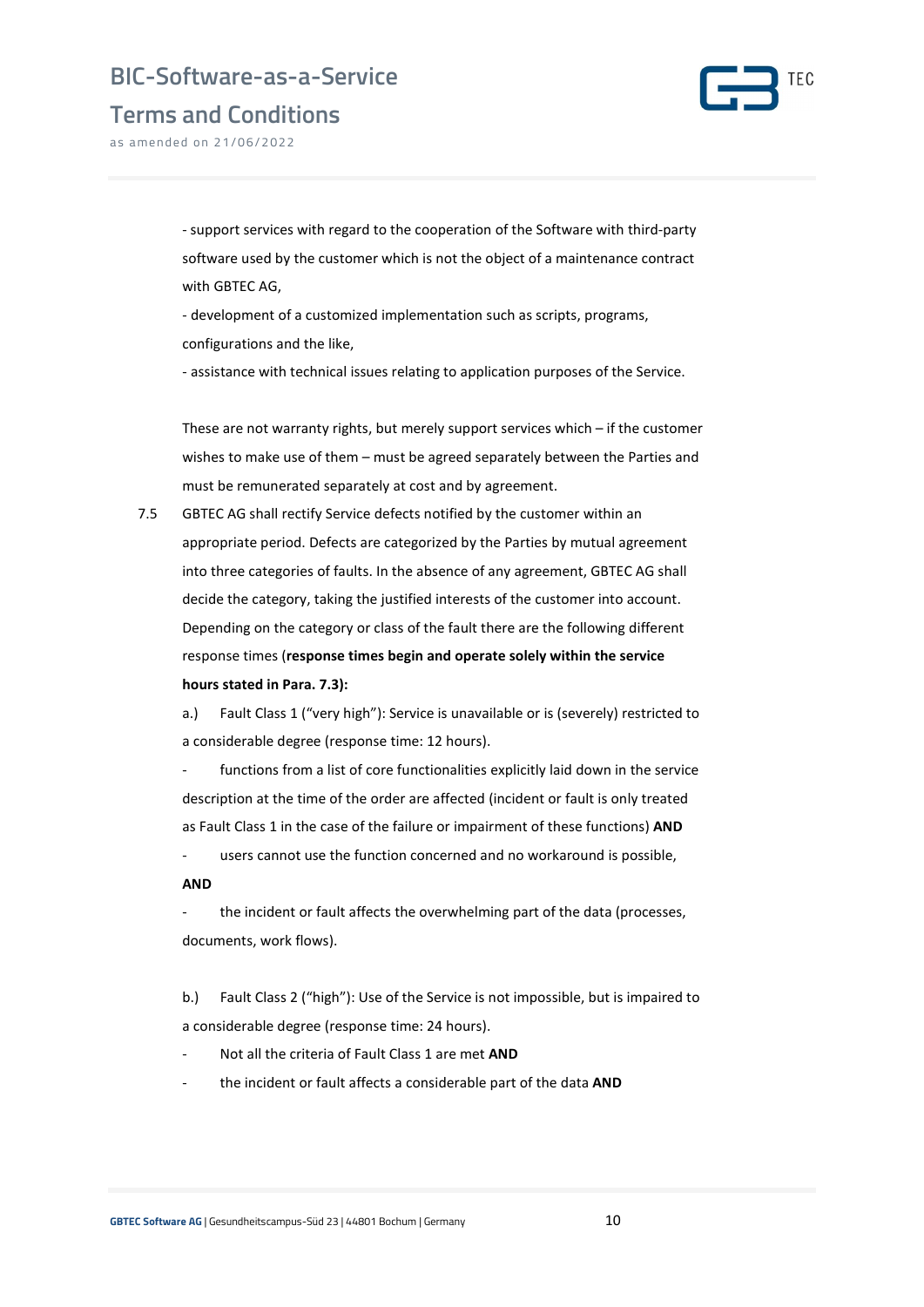



as amended on 21/06/2022

an available workaround requires considerable additional cost.

c.) Fault Class 3 ("low"): All other incidents or faults (rectification of fault as part of a new Software version).

- 7.6 The statutory warranty regulations apply. This eventuality is governed by § 536b of the BGB (Bürgerliches Gesetzbuch [German Civil Code]) (lessee is aware of the defect at the time of contract conclusion or acceptance) and § 536c BGB (defects which occur during the lease period; notification of defect by the lessee). However, § 536a Para. 2 BGB (right of lessee to rectify the fault itself) does not apply. Application of § 536a Para. 1 BGB (lessor's duty to pay compensation) is also excluded, if the rule provides for liability irrespective of fault.
- 7.7 If no defect in the Service reported by the customer is found, GBTEC AG is entitled to claim and bill for the resulting cost separately.

### 8. Support, maintenance and care services / training / user support

GBTEC AG shall provide its customers with detailed user documentation and videos for the operation of the Service; these can be viewed at any time at www.gbtec.com. GBTEC AG shall also implement regular updates, upgrades and releases with regard to the BIC CLOUD Service. In addition, GBTEC AG offers technical support. This includes, in particular, support in cases of functional down times, disruptions or impairments to the Service. This does not include technical consulting and answering of questions on the use of the Service. Technical support is provided in each case by email to bicsupport $\mathcal{Q}_S$ gbtec.com. For this purpose, the customer determines two administrators. The contact is made exclusively by these two administrators and GBTEC.

The customer shall only be entitled to obtain technical support if the administrators have previously received basic training regarding the BIC software, have consulted the user documentation and participated in available webinars on the relevant issue. Technical support is exclusively available during the following service periods: Weekdays (Monday through Friday) from 8:00 a.m. to 6:00 p.m. (CET/CEST) with the exception of federal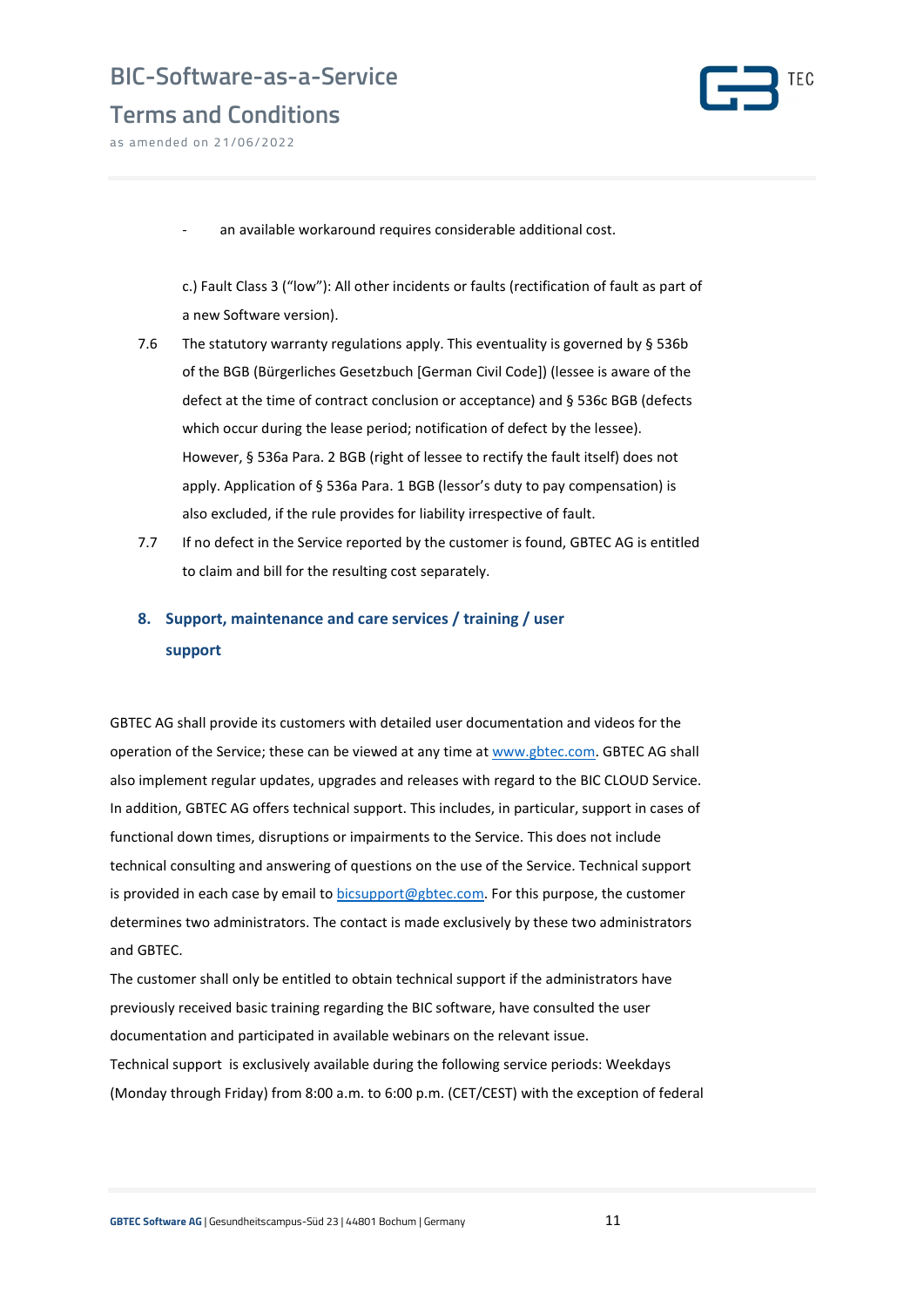

Terms and Conditions

as amended on 21/06/2022

public holidays and public holidays in the federal state of North Rhine-Westphalia. The latter are treated like Sundays.

In addition, GBTEC AG is not responsible under this contract for providing advice/training/support or maintenance services with regard to the product and its possible application. The Parties may reach a separate agreement on these issues (for an extra fee) (see also Para. 7.4).

### 9. Customer's duty of Cooperation

The customer shall assist GBTEC AG in the performance of the contractual services to an appropriate extent as set out below.

- 9.1 Upon the conclusion of the contract the customer provides GBTEC AG immediately with all information required by GBTEC AG to set up the customer's access to the Software. The customer undertakes to handle the access and user data provided to it in confidence, safeguard it from access by third parties and not to share it with unauthorized third parties or users, unless expressly agreed by the Parties. The customer must take care to ensure that any employees provided with access data safeguard these in the same manner. The customer shall notify GBTEC AG immediately as soon as there is the suspicion that access data and passwords might have become known to unauthorized persons.
- 9.2 It is the customer's responsibility to ensure proper and regular backup of its data only to the extent that such data is not stored on the server provided by GBTEC AG but on the workstation systems of the users or via interfaces in third party systems. This also applies to any documents provided by GBTEC AG during the course of this agreement. The customer is free to save all data additionally by using the export and import function.
- 9.3 The customer is also responsible for ensuring that the system requirements that are necessary for using the software and that are specified by GBTEC AG for this reason (https://www.gbtec.com/terms-conditions/) are met on the customer's end.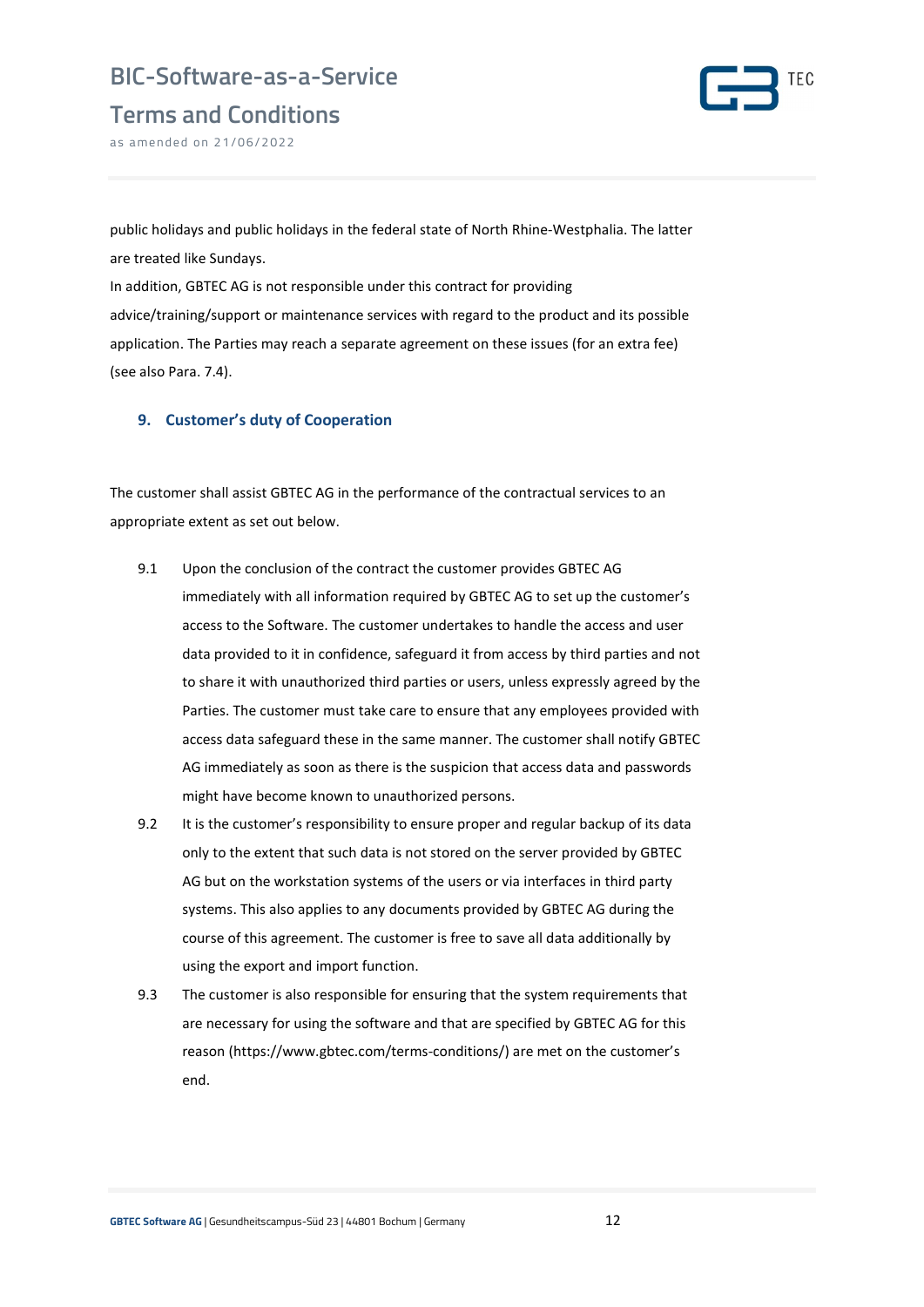### Terms and Conditions

as amended on 21/06/2022



### 10. Fee / default

- 10.1 A usage fee is charged for the services provided as stated in Para. 1. The amount of the fee is determined by the functions of the Service selected, the number of users registered by the customer and the duration of registration of these users (Para. 4.2 must be observed), the components/options and packages selected, and the selected duration of the contract and is agreed upon individually by way of the offer of GBTEC AG and the corresponding order of the customer. New users can be added, replaced or deactivated in the course of the contractual relationship. If a new user is added for whom the user fee has not already been paid by the customer, the respective fee for the addition of the user comes immediately into effect. In the case of deactivation of existing users who were not included in the contingent originally booked by the customer and for whom an extra fee therefore had to be paid, the fees shall not be adjusted or reduced within a booked contract period. The increased fee for the additional users shall apply. The relevant fee for an expansion of the range of functions comes to effect immediately; in the case of a reduction in the range of functions, the fees shall not be adjusted during the initially agreed performance period. Where months are calculated only on a proportional basis, each calendar day is calculated at 1/365 of the annual usage fee.
- 10.2 Other services shall be provided by GBTEC AG at prices to be agreed by the Parties in each case at cost.
- 10.3 If not stated otherwise in the offer, fees are payable in Euro and plus value added tax at the respective statutory rate. The fees shall be invoiced and paid for each contractual year in advance. Initially, the fees are due upon the conclusion of the contract but no later than upon the provision of the access data for the use of the provided system with the installed standard software and independent of any pending customizing or other services by GBTEC. The fee is payable – unless otherwise agreed in writing - within 30 days of receipt of the invoice. Customers are automatically in default in settlement of the invoice 30 days after receipt of the invoice. If the Customer fails to settle the full amount of the invoice within a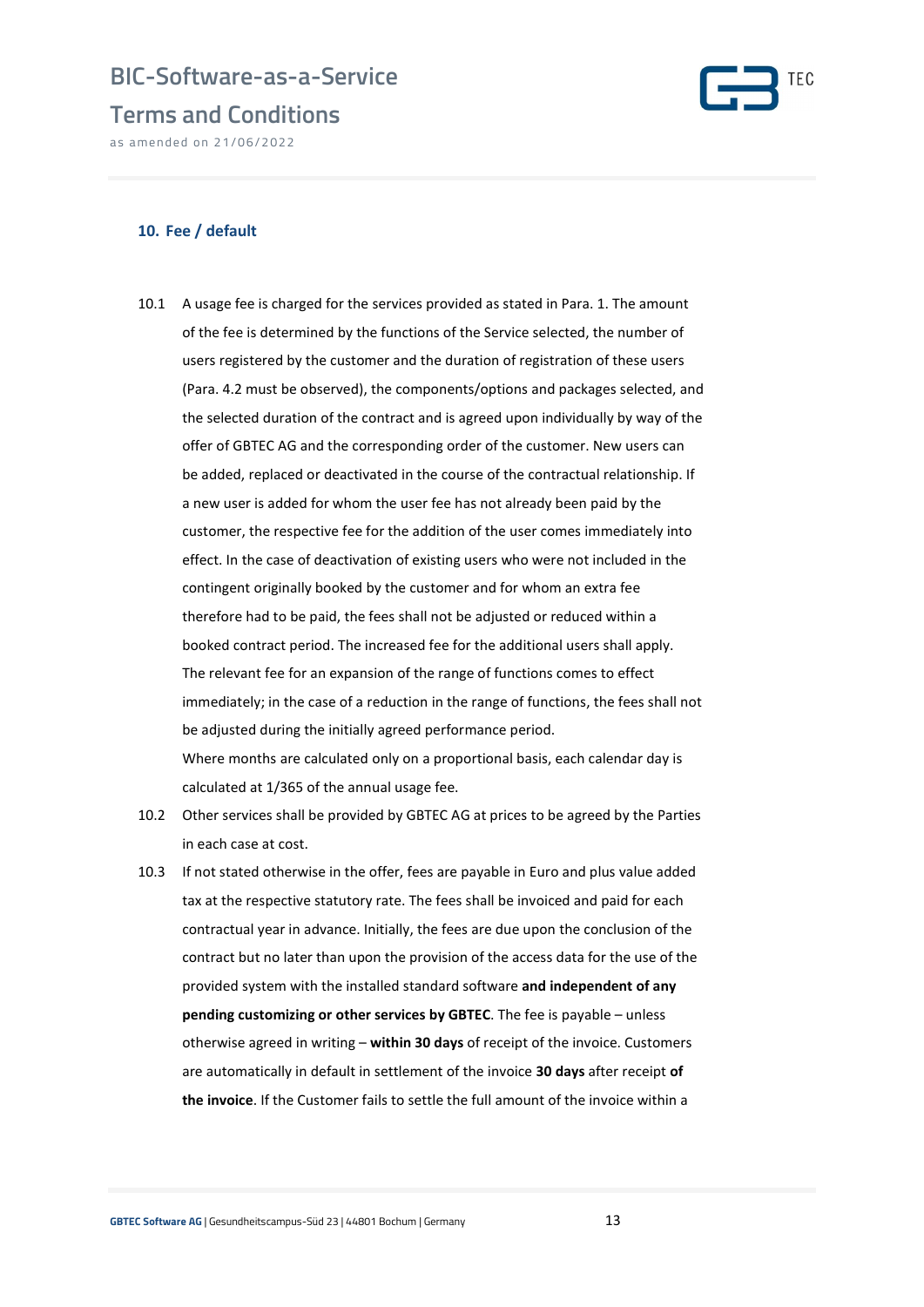

Terms and Conditions

as amended on 21/06/2022

further 14 days of receipt of a payment reminder, GBTEC shall have the right to suspend, terminate or restrict the customer's access to the content stored, to delete the content stored or cancel the customer's account (see also Para. 15.5).

- 10.4 Invoices and payment reminders are generally produced in electronic form. If the customer wishes to receive invoices by post, these are subject to cost and are calculated in accordance with the price information in the current price list.
- 10.5 GBTEC AG will adjust the fees to be paid according to this agreement at its reasonable discretion based on the development of the costs which determine the price calculation. GBTEC shall have the right to increase respectively the obligation to reduce the fees if e.g. the costs for the procurement of hardware or software, energy, the use of data centre services, communication networks or the labour costs increase or decrease or other changes in the economic or legal framework conditions lead to a changed cost situation. Increases in one type of cost may only be used to increase fees to the extent that they are not offset by any decreases in costs in other areas. In case of cost reductions GBTEC AG shall reduce the prices as far as these cost reductions are not completely or partly compensated by increases in other areas. Exercising its reasonable discretion shall include choosing a time for a fee adjustment in such a way that cost reductions are not taken into account according to standards more unfavourable for the customer than cost increases, i.e. cost reductions will have at least the same effect on the fees as cost increases. GBTEC AG will inform the customer about fee adjustments in text form at least six weeks before such adjustment comes into effect.

#### 11. Data processing rights / data backup

- 11.1 GBTEC AG complies with the statutory data protection regulations.
- 11.2 For the purposes of contract implementation, the customer shall grant GBTEC AG the right to be allowed to copy the data stored by GBTEC AG for the customer, to the extent this is required for the performance of the services due under this contract. GBTEC AG is also entitled to maintain the data in a backup system or separate backup computer center. GBTEC AG is further entitled to carry out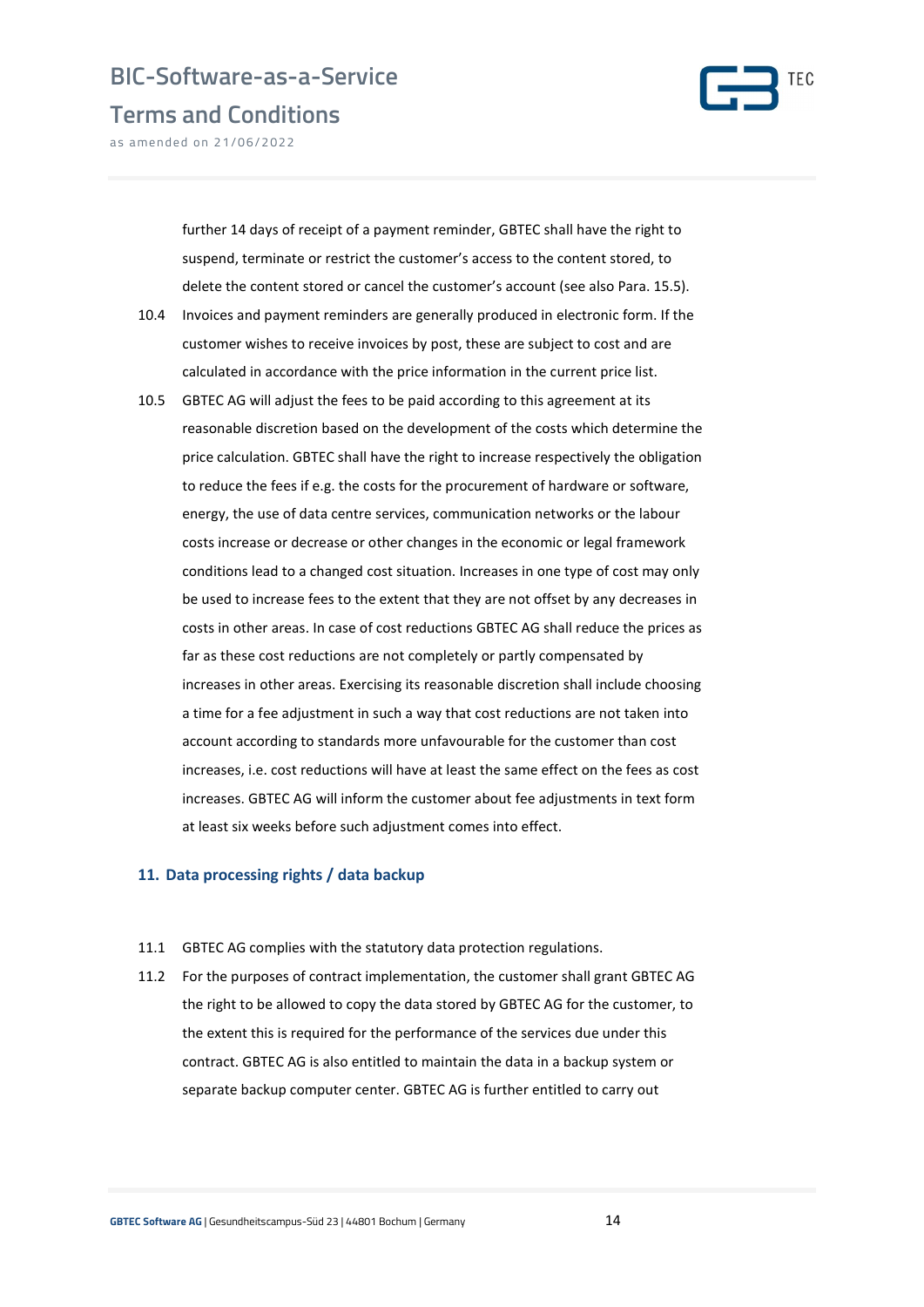

Terms and Conditions

as amended on 21/06/2022

modifications to the structure of the data or the data format to eliminate disruptions.

- 11.3 GBTEC AG shall back up customers' data daily for the purposes of restoring the data in its entirety. The backed-up data shall be stored in each case for a period of seven days and may be provided to the customer as required.
- 11.4 The software stores data processed by the end users on their workstation systems until the end users complete their processing and make the processed data available to other end users via the software. Such data can then be found in the browser memory. This gives customers the option of working offline as well as simply online. GBTEC AG wishes to point out to the customer that data generated or amended by the customer during processing, and in particular in offline operations, cannot be backed up by GBTEC AG. The customer is responsible for ensuring that the browser memory is not deleted during this work phase. Only when the processing has successfully been completed and the data has successfully been made available to other users via the software (e.g. via check-in system), such data will again be stored within the Service. NOTE: Working in the private mode of the browser is of course possible, but GBTEC AG strongly advises against this. All the data in the session is deleted by closing the window. When the browser is closed, depending on the company's settings, the browser memory can also be emptied and thus the local data discarded.

#### 12. Confidentiality / data protection

The provisions of the General Terms & Conditions of Business of GBTEC AG as well as those of the data processing agreement (required by article 28 para. 3 GDPR) concluded between the Parties apply.

#### 13. Liability and compensation

13.1 The provisions of the General Terms & Conditions of Business of GBTEC AG apply. Irrespective of these, Paragraphs 13.2 and 13.3 apply.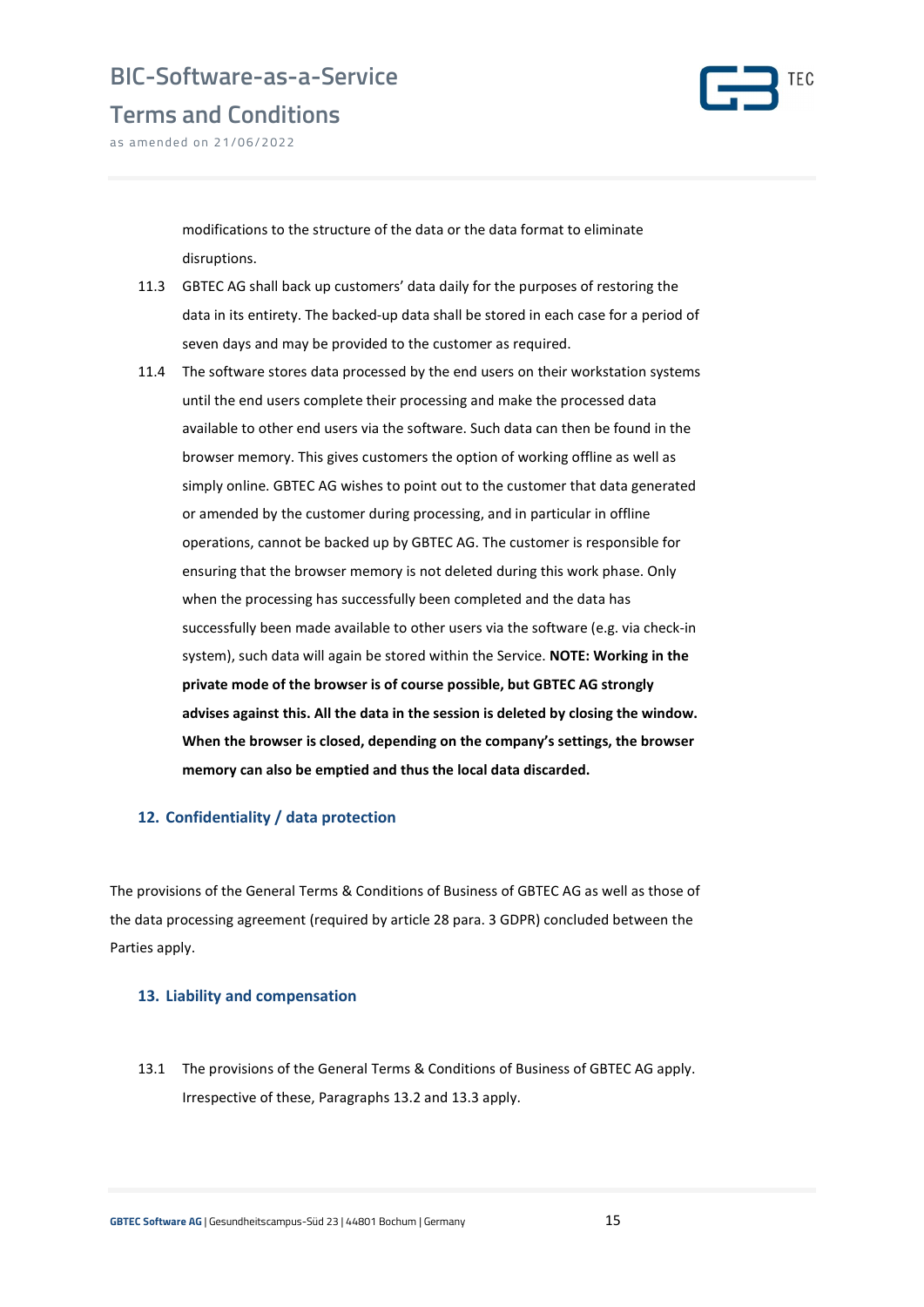

Terms and Conditions as amended on 21/06/2022

13.2 The liability of GBTEC AG for initial defects (§ 536 (a) BGB) is excluded, unless

GBTEC AG has fraudulently concealed the defect.

13.3 GBTEC AG is not liable for an infringement of the rights of third parties by the customer, provided and to the extent that this infringement results from the customer exceeding the usage rights granted under this contract. In this case, the customer shall release GBTEC AG at first request from all claims by third parties.

### 14. Contract conclusion and limited use of a free test version for a period of 30 days

- 14.1 The use of the Service requires advance registration by the customer. After successful registration, a personal user account is set up for the customer. At registration and/or later during the use of the Service, the customer may designate further users, or may substitute users, who must be specified by name, during the term of the contract. All essential data requested by GBTEC AG must be communicated by the customer accurately and in full. The customer is obligated to notify GBTEC AG of any changes to its customer data immediately.
- 14.2 Before paid use of the Service, GBTEC AG shall provide its customer with temporary use of a test version of the Service free of charge for a period of 30 days. The test version contains the same content and functions as the subsequent paid version of the Service. The contract for the free use of the test version comes into effect once the customer has sent the complete registration entries to GBTEC AG, and GBTEC AG has declared its acceptance by email to the customer to confirm registration and conclusion of the contract. The customer will also be provided with its access data in this email. The free version shall run from the time of registration of the customer and thus of its administrators. The subsequent designation of further users by the customer shall not interrupt the running of the free version and also shall not lead to the free period starting again. Before the test version ends, GBTEC AG shall send the customer an email and advise it that its test version is ending, and that if it wishes to continue to use the Service it can make a new declaration on the registration page at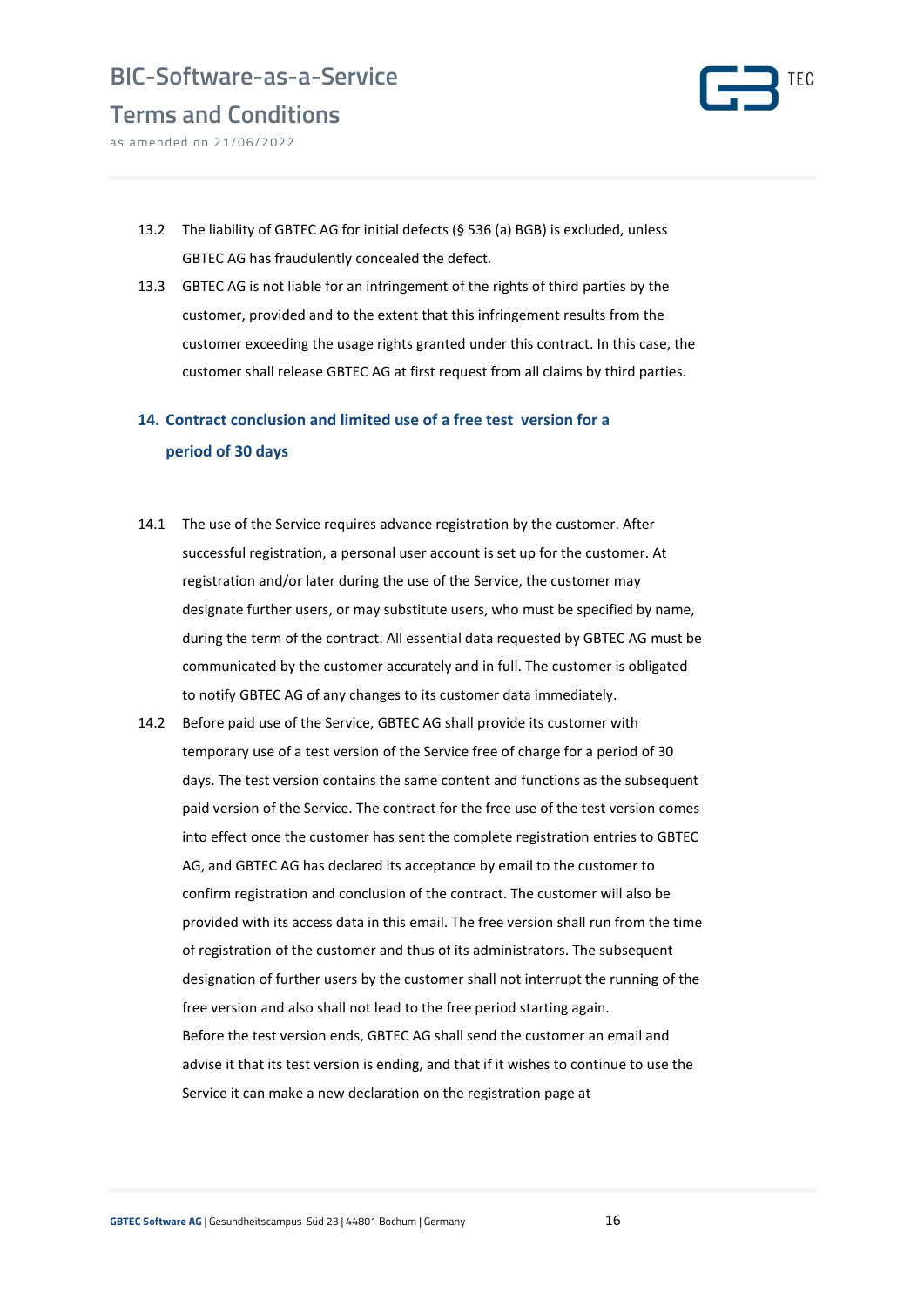

Terms and Conditions

as amended on 21/06/2022

https://www.gbtec.com or https://biccloud.com and request a non-binding offer from GBTEC AG for the paid use of the Service.

- 14.3 The rules of these T&Cs also apply to the use of the test version of the Service. The customer accepts these by its use of the test version.
- 14.4 The contract for paid use of the Service (after the test version ends) comes into effect as set out below: Once the customer has sent the complete registration entries and its selection of products via the booking function, GBTEC AG will prepare an offer for use of the Service and send this to the customer by email. The contract comes into effect if the customer accepts this offer within four (4) days in text form (in writing or by email). At the end of the four (4) days, GBTEC AG is no longer bound by its offer. In that case, the GBTEC websites do not represent an invitation to submit an offer.
- 14.5 The implementation of the order and transmission of the information required in connection with the conclusion of the contract takes place by email in partially automated form. The customer must therefore ensure that the email address lodged by it with GBTEC AG is correct, ensure that the receipt of emails is technically feasible, and in particular that it is not prevented by SPAM filters.

### 15. Contract term and ending of the contract / termination for cause / exit management

- 15.1 The customer can cancel the contract for free use of the test version of the Service at any time. Unless agreed otherwise in text form between GBTEC AG and the customer, the free test phase ends automatically after 30 days without requiring cancellation.
- 15.2 Any paid agreement hereunder shall have a minimum contractual term of 1 year, unless the parties have agreed on a longer minimum contractual term by way of the offer and order documents. The term shall be automatically extended by 1 year at a time ("Renewal Period") if the agreement has not been terminated by either party at the end of the minimum contractual term or a Renewal Period observing 3 (three) months' written notice (text form).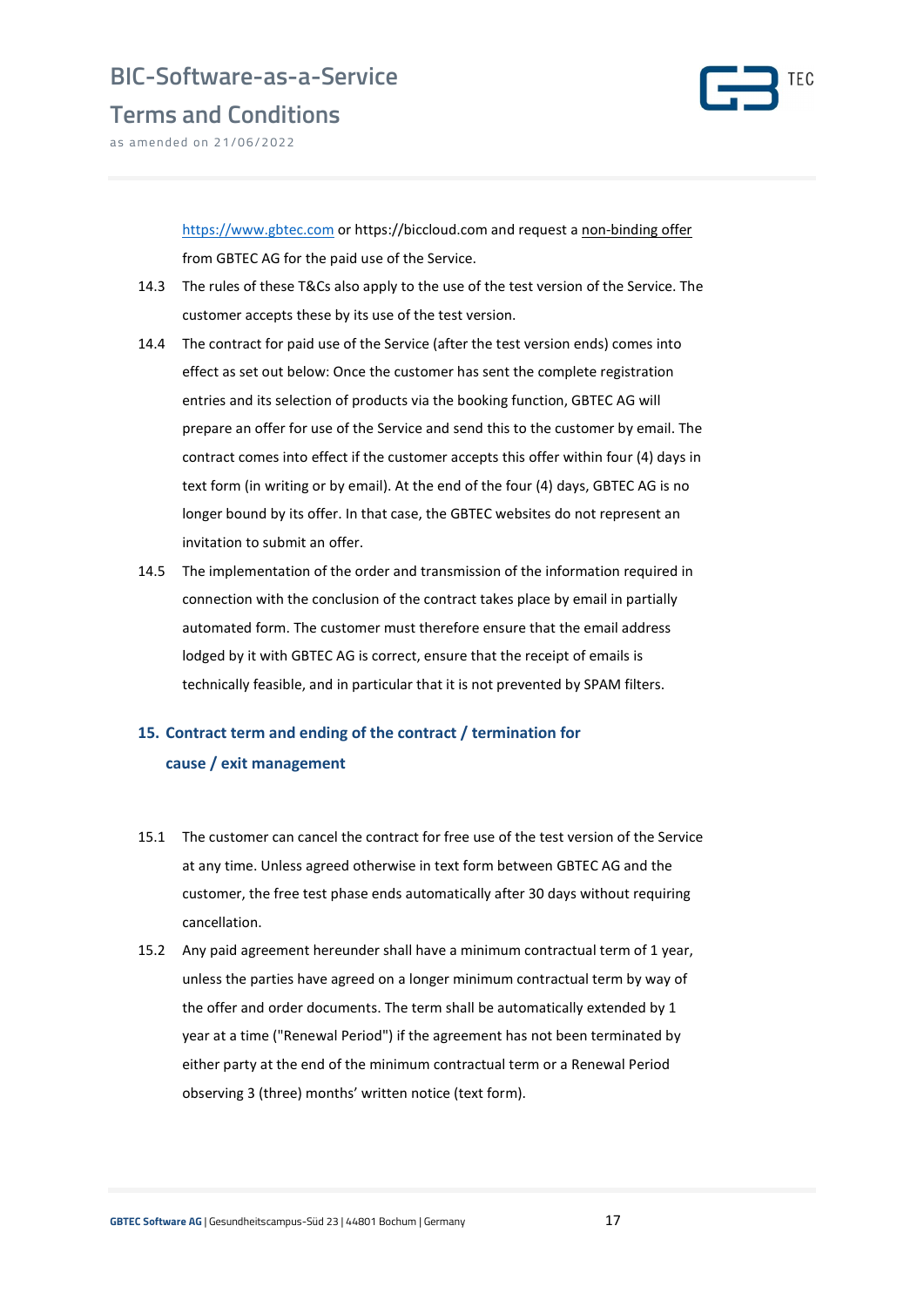

Terms and Conditions

as amended on 21/06/2022

- 15.3 Both Parties reserve the right to terminate the agreement for cause subject to the statutory requirements. A basis for such termination shall be a contractual situation where it is not reasonable for the terminating party to continue the contractual relationship until the end of the contractual cancellation period taking all the circumstances into account and giving due consideration to the interests of both parties. GBTEC AG may terminate the agreement under this provision if any of the following occur:
	- breach of its contractual duties by the customer. Here in particular:

the customer deliberately provides false contact data, the customer deliberately provides a false or invalid email address, the customer is in default with payment of the invoice for more than 14 days (see also Paragraphs 10.3 and 15.5), the customer transfers its user account to a third party, the customer allows its user account to be used by unauthorized third parties, in particular by individual persons not specified by name,

non-compliance by the customer with the statutory regulations.

If the customer is responsible for the reason for termination, it is obligated to pay to GBTEC AG the agreed fee less any costs saved by GBTEC AG up to the earliest date on which the contract would end or would have ended in the event of ordinary termination.

- 15.4 Termination must be given in text form to be valid. Compliance with this form is a precondition for the validity of the termination.
- 15.5 If the customer does not fully settle the invoice within 30 days after receipt of the reminder (see sec. 10.3), GBTEC may additionally claim a lump-sum compensation equivalent to one quarter of the remaining monthly fee payable until the end of the regular contract term. The customer shall have the right to prove a smaller loss.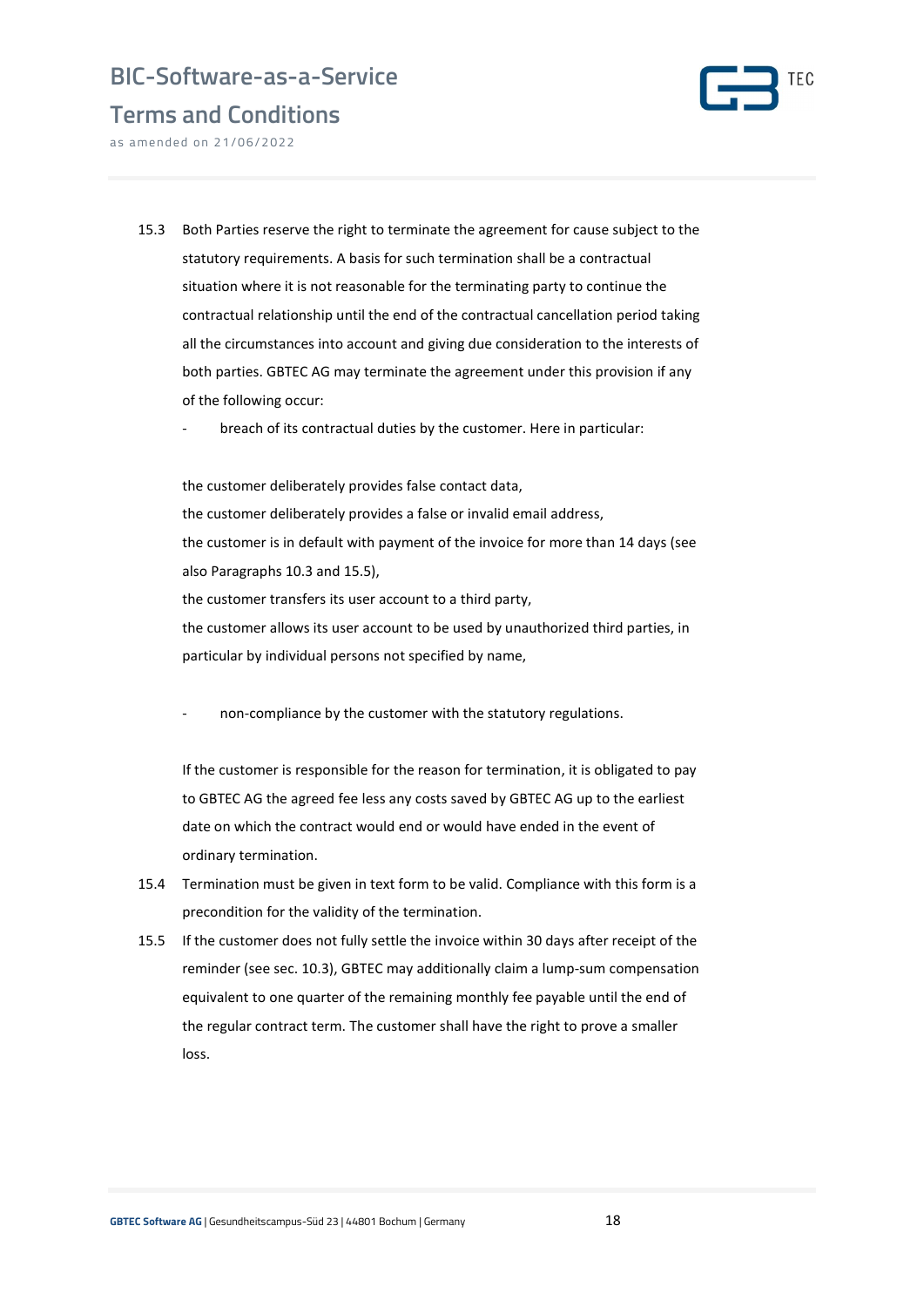# BIC-Software-as-a-Service Terms and Conditions



as amended on 21/06/2022

- 15.6 If providing the Service is no longer financially viable for GBTEC AG, GBTEC AG may terminate the existing contracts with one month's notice at the end of the month. Sums already paid for subsequent months shall be refunded.
- 15.7 After the end of the contract, GBTEC AG must delete all documents handed over by the customer which are still in the possession of GBTEC AG, together with data carriers in connection with the present contract, within a maximum of 60 days. If the customer expressly wishes at the end of the contract, GBTEC AG shall confirm deletion in writing. This includes all the data installed and stored by the customer and its users in the course of the service, and the data generated, newly collected and stored as part of the service and its use by the customer, its users or by GBTEC AG on behalf of the customer. The customer shall acquire all rights to this data, including property rights and copyright. However, this does not include data which the customer or its users have stored in areas of the service which are accessible to third parties (e.g. contributions in community or support forums). The customer can export its data for display in corresponding programs via the system functions provided as part of the service. If the customer enters into a new contract to use the service or the underlying Software immediately following the end of the contract (e.g. "on premises"), GBTEC AG shall offer a take-over of the data as part of the new contract.
- 15.8 Where there are no rights or duties of retention, GBTEC AG must delete the data stored by the customer. As part of customer-friendly exit management, GBTEC AG shall continue to store the data filed by the customer in the Cloud for a period of one (1) month after the end of the contract for the purpose of downloading by the customer. The same applies after the end of the use of the free test version. All data will then be irrevocably deleted. Access to the data will then no longer be possible.

#### 16. Transfer of rights and duties

The assignment of rights and duties arising from this contract is only permitted with the prior written consent of GBTEC AG. GBTEC AG is entitled to entrust third parties with the fulfillment of duties arising from this contract.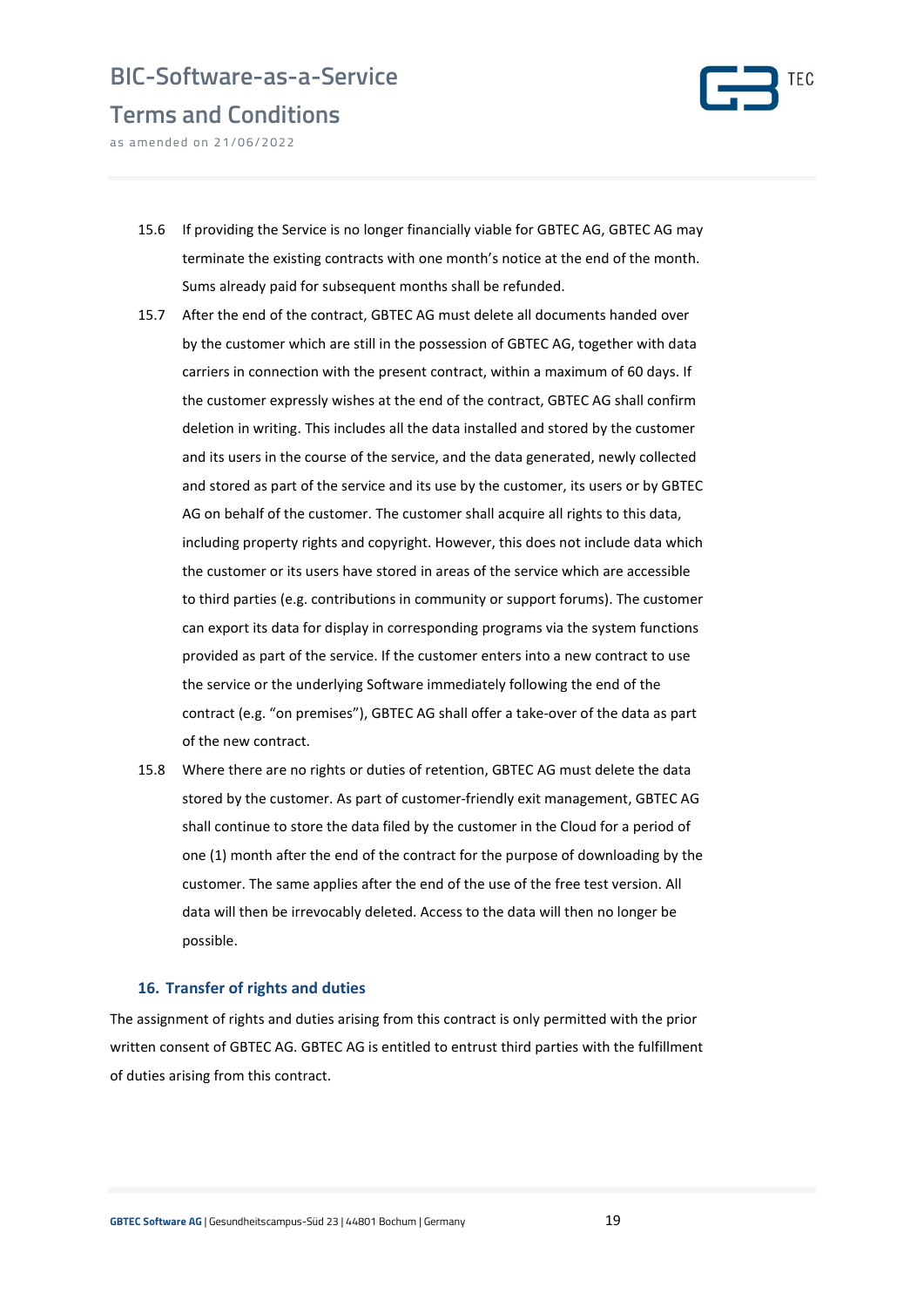### Terms and Conditions

as amended on 21/06/2022



### 17. Final provisions

- 17.1 GBTEC AG reserves the right to make changes unilaterally to the content of these Terms & Conditions of Use and the service and product specification at any time, provided the change is based on objective reasons and this is reasonable for the customer, or if the change is only beneficial to the customer. Justified occasions for changes both to the service and product specification and to these Terms & Conditions of Use may be:
	- new statutory or official requirements,
	- requirements of a judicial ruling addressed to GBTEC AG,
	- changes in the current market circumstances,
	- changes to the financial circumstances,

introduction of additional new services which require a service specification in the T&Cs, unless the previous user relationship is disadvantageously changed as a result,

- essential changes to close existing security gaps,
- adaptations which serve technical progress or are technically and procedurally essential, unless they have fundamental effects for the customer.

GBTEC AG shall inform the customer of the change in writing by email no later than four (4) weeks before the change comes into effect. The change shall require the consent of the customer. The Consent shall be deemed given and the General Terms & Conditions of Business, or new service and product specifications, will be included in the contract relationship unless the customer objects to the change, for the time the change comes into effect, by email or in writing within four (4) weeks after receipt of notification of the change. If the customer does object, it shall continue to be governed by the previous contractual provisions. GBTEC AG shall give the customer the appropriate deadline to respond as stated above as part of the communication regarding the changed version and point out the consequences of a failure to respond.